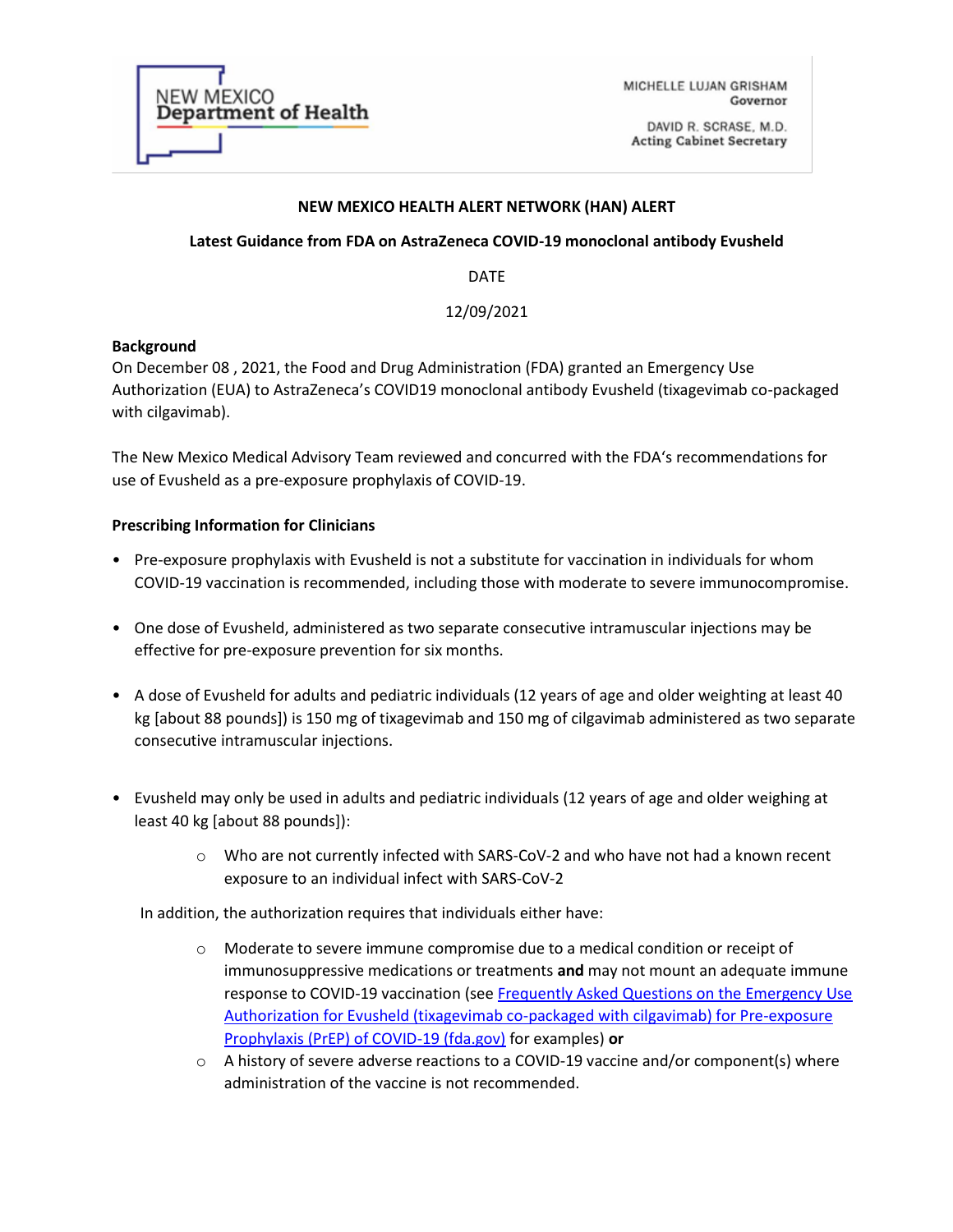## **Safety Considerations:**

- Tixagevimab and cilgavimab are not eliminated intact in the urine. Renal impairment is not expected to impact the pharmacokinetics of tixagevimab and cilgavimab, since monoclonal antibodies with molecular weight >69 kDa are known not to undergo renal elimination. Similarly, dialysis is not expected to impact the pharmacokinetics of tixagevimab and cilgavimab.
- Evusheld should only be used during pregnancy if the potential benefits outweigh the potential risk for the mother and the fetus.
- The developmental and health benefits of breastfeeding should be considered along with the mother's clinical need for Evusheld and any potential adverse effect on the breastfed infant from Evusheld.
- In the PROVENT trial, serious cardiac adverse events were infrequent, but more trial participants had serious cardiac adverse events after receiving Evusheld compared to placebo. These participants all had risk factors for cardiac disease or a history of cardiovascular disease.
- Evusheld is contraindicated in individuals with previous severe hypersensitivity reactions, including anaphylaxis, to any component of Evusheld.

## **Additional Provider Information:**

- Evusheld is not authorized for individuals for the treatment of COVID-19 or for post-exposure prevention of COVID-19.
- For individuals who have received a COVID-19 vaccine, Evusheld should be administered at least two weeks after vaccination.
- No dosage adjustment is recommended in pregnant or lactating individuals, in geriatrics, and in individuals with renal impairment.

# **Access to Evulsheld in New Mexico**

- New Mexico COVID-19 Evusheld providers can start providing Evusheld injections immediately. However, providers have not yet received their supply. Direct shipments to the providers are anticipated to arrive in the next week. If you have questions on Evusheld access in New Mexico, please contact the New Mexico Department of Health COVID19 Therapeutics Team at [COVID.Therapeutics@state.nm.us](mailto:COVID.Therapeutics@state.nm.us) .
- Evusheld will be made available to the following specialty clinics: HIV/AIDS care, transplant services, oncology, hematology, rheumatology, neurology, gastroenterology, and allergy/immunology.
- Allocations from Federal Government are based on available manufactured supply and state population.
- New Mexico will follow all recommendations in the EUA EUA for Evusheld Providers [\(https://www.fda.goc/media/154701/download\)](https://www.fda.goc/media/154701/download) EUA for Recipients and Caregivers [\(https://www.fda.gov/media/154702/download\)](https://www.fda.gov/media/154702/download)

## EPIDEMIOLOGY AND RESPONSE

1190 St. Francis Drive, N1320 • Santa Fe, New Mexico • 87502-6110

(505) 827-0006 • FAX: (505) 827-2110 • www.nmhealth.org